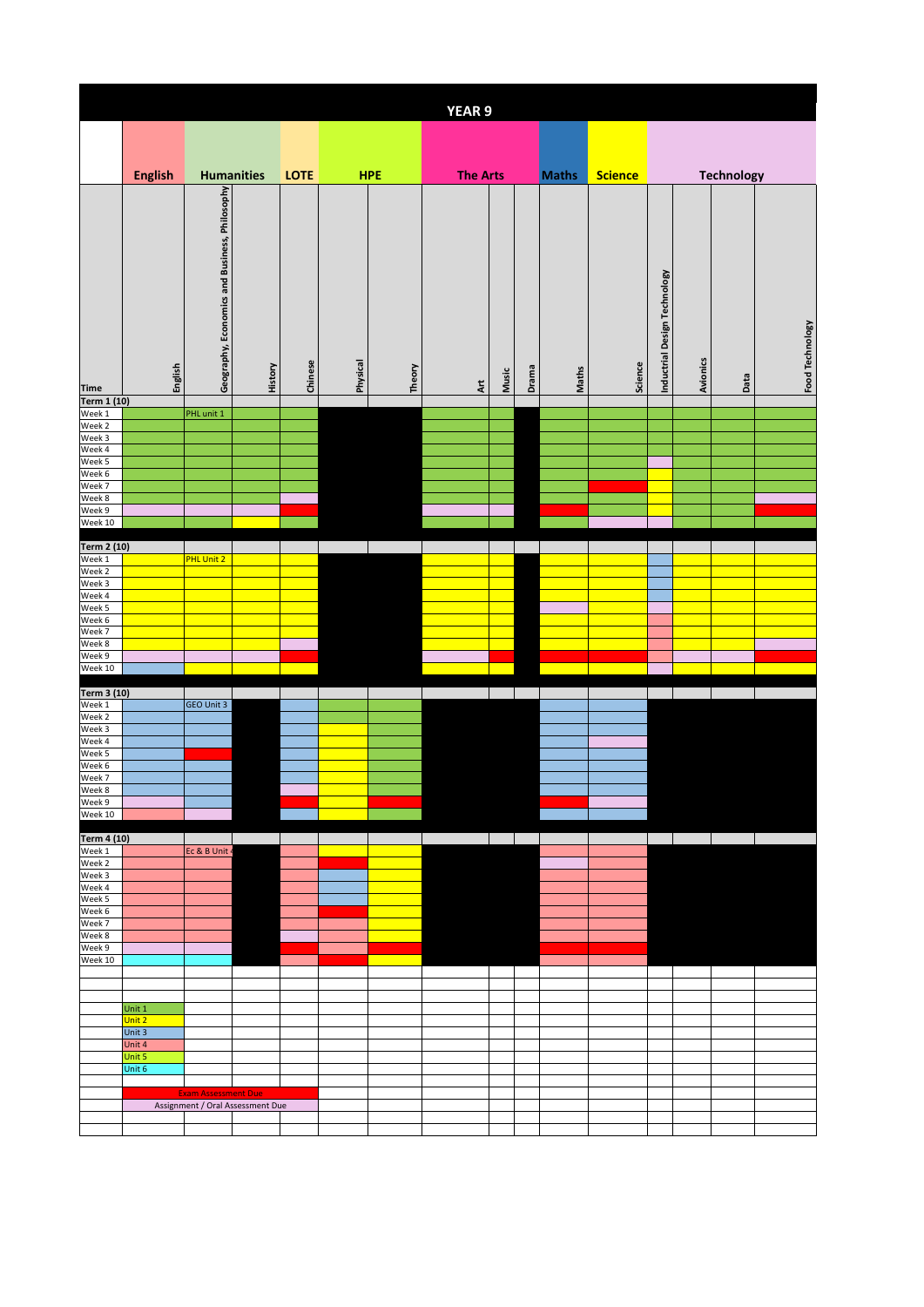|                      |                                              |                                                   | Year 9                                                                          |                                                                                                                                      |  |  |  |  |
|----------------------|----------------------------------------------|---------------------------------------------------|---------------------------------------------------------------------------------|--------------------------------------------------------------------------------------------------------------------------------------|--|--|--|--|
| <b>Faculty</b>       | <b>Subject</b>                               | <b>Unit and Topic</b>                             | <b>Technique</b>                                                                | <b>Conditions</b>                                                                                                                    |  |  |  |  |
|                      | <b>English</b>                               |                                                   |                                                                                 |                                                                                                                                      |  |  |  |  |
| English & Humanities |                                              | Unit 1   Am Australian                            | Persuassive Spoken Multimodal                                                   | 4 - 6 minutes/400 - 500 words script + collage, 3 weeks preparation T1, W10                                                          |  |  |  |  |
|                      |                                              |                                                   |                                                                                 |                                                                                                                                      |  |  |  |  |
|                      |                                              | Unit 2 Speculative Fiction                        | Written narrative response                                                      | 400-600 words, 3 lessons in class, plan and draft to be handed in each lesson, had written final                                     |  |  |  |  |
|                      |                                              |                                                   |                                                                                 | under exam conditions. T2, W9                                                                                                        |  |  |  |  |
|                      |                                              | Unit 3 LAW and ORDER                              | Written analytical essay                                                        | 500 - 600 words, 4 weeks in class time T3, W9                                                                                        |  |  |  |  |
|                      |                                              | Unit 4 Novel Study                                | Dramatic Spoken Monolgue                                                        | 3 - 4 minutes, 3 weeks preparation in class, T4, W8                                                                                  |  |  |  |  |
|                      | <b>Geography + Economics</b><br>and Business |                                                   | PART A Exam - short response, mapping, graphing and<br>interpreting information |                                                                                                                                      |  |  |  |  |
|                      |                                              | Unit 3 Biomes and Food<br>Security                |                                                                                 | 1 hr in class, 1 weeks revision T3, W5                                                                                               |  |  |  |  |
|                      |                                              |                                                   |                                                                                 | 2 weeks preparation in class, 400-600 words plus diagrams, maps and graphs, T3, W1(                                                  |  |  |  |  |
|                      |                                              |                                                   | Part B - Response to Stimulus exam                                              |                                                                                                                                      |  |  |  |  |
|                      |                                              | Unit 4 Business and                               | Practical Project - MArket Day, plus Written Business Report                    | Market Day - T4 W7<br>Report 2 weeks preparation in class, 400-600 words, T4 W9                                                      |  |  |  |  |
|                      | Civics & Citzenship                          | Economics                                         |                                                                                 |                                                                                                                                      |  |  |  |  |
|                      | <b>History</b>                               | Unit 1 Industrial Revolution                      | Research Multimodal Presentation                                                | 3-5 minutes, 3weeks preparation in class and home T1, W10                                                                            |  |  |  |  |
|                      |                                              |                                                   |                                                                                 |                                                                                                                                      |  |  |  |  |
|                      |                                              |                                                   |                                                                                 | 600 - 800 words, 3 weeks preparation, T2 W9                                                                                          |  |  |  |  |
|                      |                                              | Unit 2 Australia and the<br>World Wars            | Persuasive Essay                                                                |                                                                                                                                      |  |  |  |  |
|                      |                                              |                                                   |                                                                                 |                                                                                                                                      |  |  |  |  |
|                      |                                              | Unit 1 - Metaphysics                              | Persuasive Essay                                                                | 700 words, 3 weeks preparation T1, W9                                                                                                |  |  |  |  |
|                      | Philosophy & Reason                          | Unit 2 - Aesthetics                               | Presentation                                                                    | 3 - 5 minutes, 3 weeks preparation in class, T2 W9                                                                                   |  |  |  |  |
|                      |                                              |                                                   |                                                                                 |                                                                                                                                      |  |  |  |  |
|                      |                                              |                                                   |                                                                                 | T3 W9                                                                                                                                |  |  |  |  |
|                      |                                              | Unit 3 Travelling and Shopping                    | Task 1 - Listening exam<br><b>Task 2 - Reading Exam</b>                         | T3 W9                                                                                                                                |  |  |  |  |
|                      | <b>Chinese</b>                               |                                                   | Task 3 - Writing and speaking                                                   | T3 W8                                                                                                                                |  |  |  |  |
|                      |                                              | Unit 4Youth Culture of China                      | Task 1 - Listening exam                                                         | T4 W9                                                                                                                                |  |  |  |  |
|                      |                                              | and Australia                                     | Task 2 - Reading Exam                                                           | T4 W9                                                                                                                                |  |  |  |  |
|                      |                                              |                                                   | Task 3 - Writing and speaking                                                   | T4 W8                                                                                                                                |  |  |  |  |
|                      |                                              | Uit 1 Australia and the Global<br>Economy         | Research multimodal Presentation                                                | 2-4 minutes, could include graphs and diagrams, 2 weeks preparation in class, T1 W10                                                 |  |  |  |  |
|                      | <b>Business</b>                              |                                                   |                                                                                 | 300 -500 words, T2 W10                                                                                                               |  |  |  |  |
|                      |                                              | Unit 2 Economic Performance                       |                                                                                 |                                                                                                                                      |  |  |  |  |
|                      |                                              | and Living Standards                              | Folio of work                                                                   |                                                                                                                                      |  |  |  |  |
|                      | Law                                          |                                                   |                                                                                 |                                                                                                                                      |  |  |  |  |
|                      |                                              |                                                   |                                                                                 |                                                                                                                                      |  |  |  |  |
|                      |                                              | Term 1 Unit 1                                     |                                                                                 | Exam - INDICES & SCIENTIFIC NOTATION, DATA, FINANCIShort response questions using mathematical reasoning - 60 minutes - Week 9       |  |  |  |  |
|                      | Mathematics                                  |                                                   |                                                                                 |                                                                                                                                      |  |  |  |  |
|                      |                                              | Term 1 Unit 1                                     | Assignment - Finance                                                            | Scaffolded template with WTE prompts- 600 words - 3 weeks - Due Week 2 Term 2                                                        |  |  |  |  |
|                      |                                              | Term 2 Unit 2                                     | Exam - LINEAR RELATIONSHIPS, MEASUREMENT                                        | Short response questions using mathematical reasoning - 60 minutes - Week 9                                                          |  |  |  |  |
| ence                 |                                              |                                                   | Exam - PYTHAGORAS & TRIGONOMETRY, ALGEBRA, GEO                                  |                                                                                                                                      |  |  |  |  |
|                      |                                              | Term 3 Unit 3                                     |                                                                                 | Short response questions using mathematical reasoning - 60 minutes - Week 8                                                          |  |  |  |  |
|                      |                                              | Ferm 3 Unit 3                                     | Assignment - Trigonometry                                                       | Short response questions using mathematical reasoning - 2 weeks - Due Week 10                                                        |  |  |  |  |
|                      |                                              | Term 4 Unit 4                                     | Exam - FINANCE, PERCENTAGE, CHANCE                                              | Short response questions using mathematical reasoning - 60 minutes - Week 8                                                          |  |  |  |  |
|                      |                                              |                                                   |                                                                                 |                                                                                                                                      |  |  |  |  |
|                      |                                              |                                                   |                                                                                 |                                                                                                                                      |  |  |  |  |
|                      |                                              | Term 1 Unit 1                                     |                                                                                 | Experimental investigation - Heat transfer investigation Scaffolded template with WTE prompts-800-1000 words - 4 weeks - Due Week 9  |  |  |  |  |
| Maths and Sci        |                                              | Term 2 Unit 2                                     |                                                                                 | Portfolio of work on Tectonics- animation plus short resp Scaffolded template with WTE prompts- 400-800 words - 4 weeks - Due Week 5 |  |  |  |  |
|                      | Science                                      | Term 2 Unit 3                                     | Exam - Ecosystems                                                               | Multiple choice, short response, analysis of data - Week 9 - 60 minutes                                                              |  |  |  |  |
|                      |                                              |                                                   |                                                                                 |                                                                                                                                      |  |  |  |  |
|                      |                                              | Term 3 Unit 4                                     | Written Task on Vaccination                                                     | Report - scaffolded template with WTE prompts-800-1000 words - 4 weeks - Due Week 9                                                  |  |  |  |  |
|                      |                                              | Term 4 Unit 5                                     | Exam - Chemistry                                                                | Multiple choice, short response, analysis of data - Week 9 - 2 x 60 minutes                                                          |  |  |  |  |
|                      |                                              |                                                   |                                                                                 |                                                                                                                                      |  |  |  |  |
|                      |                                              | Term 3; Unit 1; Benefits of                       | In class exam; short answer and extended response                               | Short answer and extended response; 2 lessons available                                                                              |  |  |  |  |
|                      | <b>Physcial Education</b>                    | Physical Activity                                 | Two sports are studied; Soccer, Gaelic, AFL, Touch, Oz-                         | On-going continuous assessment                                                                                                       |  |  |  |  |
|                      |                                              | Term 3; Unit 1; Football Codes                    | Tag, NFL                                                                        |                                                                                                                                      |  |  |  |  |
|                      |                                              | Term 4; Unit 2; Relationships /<br>Consent        | In class exam; short answer and extended response                               | Response to scearios and extended response.                                                                                          |  |  |  |  |
|                      |                                              |                                                   | in class activities                                                             | On-going continuous assessment                                                                                                       |  |  |  |  |
|                      |                                              | Term 4; Unit 2; Leaderships,<br>Team Building and |                                                                                 |                                                                                                                                      |  |  |  |  |
|                      |                                              | Orienteering activities                           |                                                                                 |                                                                                                                                      |  |  |  |  |
| Arts                 | Health                                       |                                                   |                                                                                 |                                                                                                                                      |  |  |  |  |
|                      |                                              |                                                   |                                                                                 |                                                                                                                                      |  |  |  |  |
| ಹ<br>)<br>오          |                                              | Term 1;Unit 1; Mirror Mirror                      | Responding; In class exam                                                       | Short response, artist statement, visual diary                                                                                       |  |  |  |  |
|                      | Visual Art                                   | Unit 1                                            | Making; Collection of work                                                      | 3D cardboard portrait and photographic folio                                                                                         |  |  |  |  |
|                      |                                              | Term 2; Unit 2; Living the<br>Dream               | Responding; Assignment on an artist of choice                                   | 300 - 500 word assignment and a visual diary                                                                                         |  |  |  |  |
|                      |                                              | Unit 2                                            | Making; Painting                                                                | Completion of a acrylic landscape                                                                                                    |  |  |  |  |
|                      |                                              | Unit 1: Pop Rocks                                 | Composition                                                                     | A popular music piece of any genre - 30 seconds                                                                                      |  |  |  |  |
|                      | Music                                        |                                                   | Performance                                                                     | Group performance                                                                                                                    |  |  |  |  |